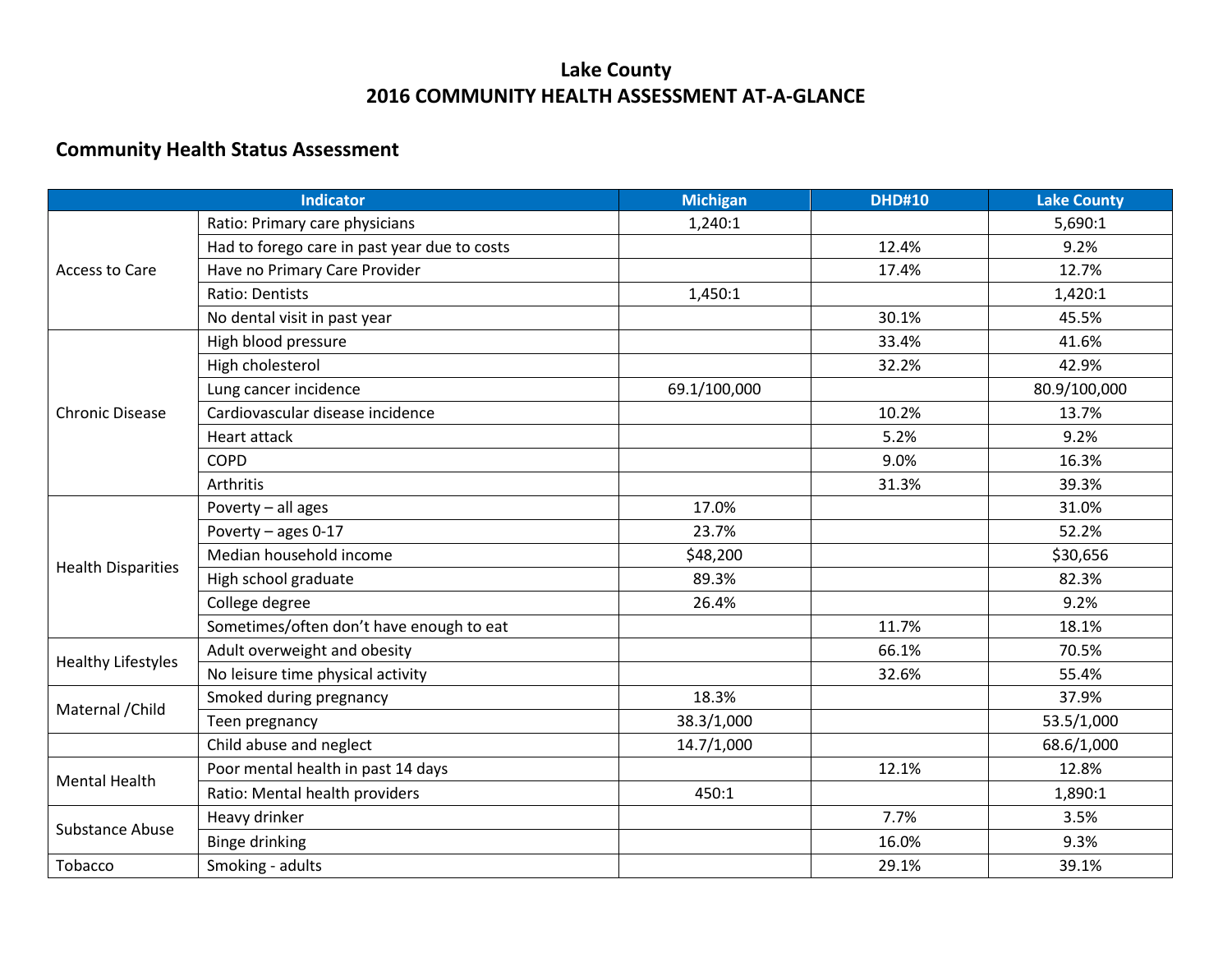Sources: District Health Department #10, US Census Bureau, Michigan Department of Health and Human Services, County Health Rankings.

| <b>QUESTION</b>              | <b>WHAT MATTERS TO YOU? COMMUNITY SURVEY</b>                                                           |  |
|------------------------------|--------------------------------------------------------------------------------------------------------|--|
|                              | $n = 128$                                                                                              |  |
| What are the three most      | Access to health care, including primary care, specialty care, behavioral health, or dental care<br>1. |  |
| important factors needed for | Access to affordable, healthy food                                                                     |  |
| a healthy community?         | Good jobs and healthy economy<br>3.                                                                    |  |
|                              | Good schools/ high value on education<br>4.                                                            |  |
|                              | Affordable housing<br>5.                                                                               |  |
| What are the most            | Substance abuse (alcohol, illegal drugs, prescription drugs)<br>1.                                     |  |
| important community health   | Overweight and obesity<br>2.                                                                           |  |
| problems in the county you   | Aging problems (arthritis, hearing/vision loss)<br>3.                                                  |  |
| live in?                     | Lack of access to primary, specialty care, behavioral health or dental care<br>4.                      |  |
|                              | Mental health issues<br>5.                                                                             |  |

## **Key Surveys Results**

| <b>WHAT MATTERS TO YOU? COMMUNITY SURVEY</b>                                                                                                                  |                                                                                                                                                                                                                                                                         |                                                                                                                                                                                                                          |                                                                                                                            |                                                                                                                                                                                                                                                                                                                  |  |
|---------------------------------------------------------------------------------------------------------------------------------------------------------------|-------------------------------------------------------------------------------------------------------------------------------------------------------------------------------------------------------------------------------------------------------------------------|--------------------------------------------------------------------------------------------------------------------------------------------------------------------------------------------------------------------------|----------------------------------------------------------------------------------------------------------------------------|------------------------------------------------------------------------------------------------------------------------------------------------------------------------------------------------------------------------------------------------------------------------------------------------------------------|--|
| <b>QUESTION</b>                                                                                                                                               | <b>ADULTS</b>                                                                                                                                                                                                                                                           | <b>OLDER ADULTS</b>                                                                                                                                                                                                      |                                                                                                                            | <b>CHILDREN</b>                                                                                                                                                                                                                                                                                                  |  |
| What are the problems<br>adults, older adults, and<br>children in your family<br>have in getting health<br>care services?                                     | Health insurance does not cover<br>$\bullet$<br>dental services<br>Health insurance coverage is<br>$\bullet$<br>limited<br>Cannot afford visits to doctor,<br>dentist, clinic, and/or hospital<br>Finding a dentist<br>Health insurance has high<br>deductibles/co-pays | <b>Transportation issues</b><br>Health insurance has high<br>deductibles/co-pays<br>ER waiting time<br>Cannot afford visits to<br>doctor, dentist, clinic,<br>and/or hospital<br>Health insurance coverage is<br>limited |                                                                                                                            | Finding a behavioral health provider<br>Health insurance does not cover dental services<br>ER waiting time<br>$\bullet$<br>Cannot afford visits to doctor, dentist, clinic,<br>and/or hospital<br>Finding a dentist<br>Health insurance coverage is limited<br>Health insurance does not cover behavioral health |  |
| <b>QUESTION</b>                                                                                                                                               | <b>SELF</b>                                                                                                                                                                                                                                                             |                                                                                                                                                                                                                          |                                                                                                                            | <b>IMMEDIATE FAMILY</b>                                                                                                                                                                                                                                                                                          |  |
| Have you or any member<br>of your immediate family<br>ever been told by a doctor<br>or other health<br>professional that you<br>have any of the<br>following? | Vision problems<br><b>Arthritis</b><br>High blood pressure<br>Overweight/obese<br>Chronic pain<br>High cholesterol                                                                                                                                                      |                                                                                                                                                                                                                          | High cholesterol<br>Arthritis<br>Vision problems<br>High blood pressure<br>Diabetes/ prediabetes<br>Dental health problems |                                                                                                                                                                                                                                                                                                                  |  |